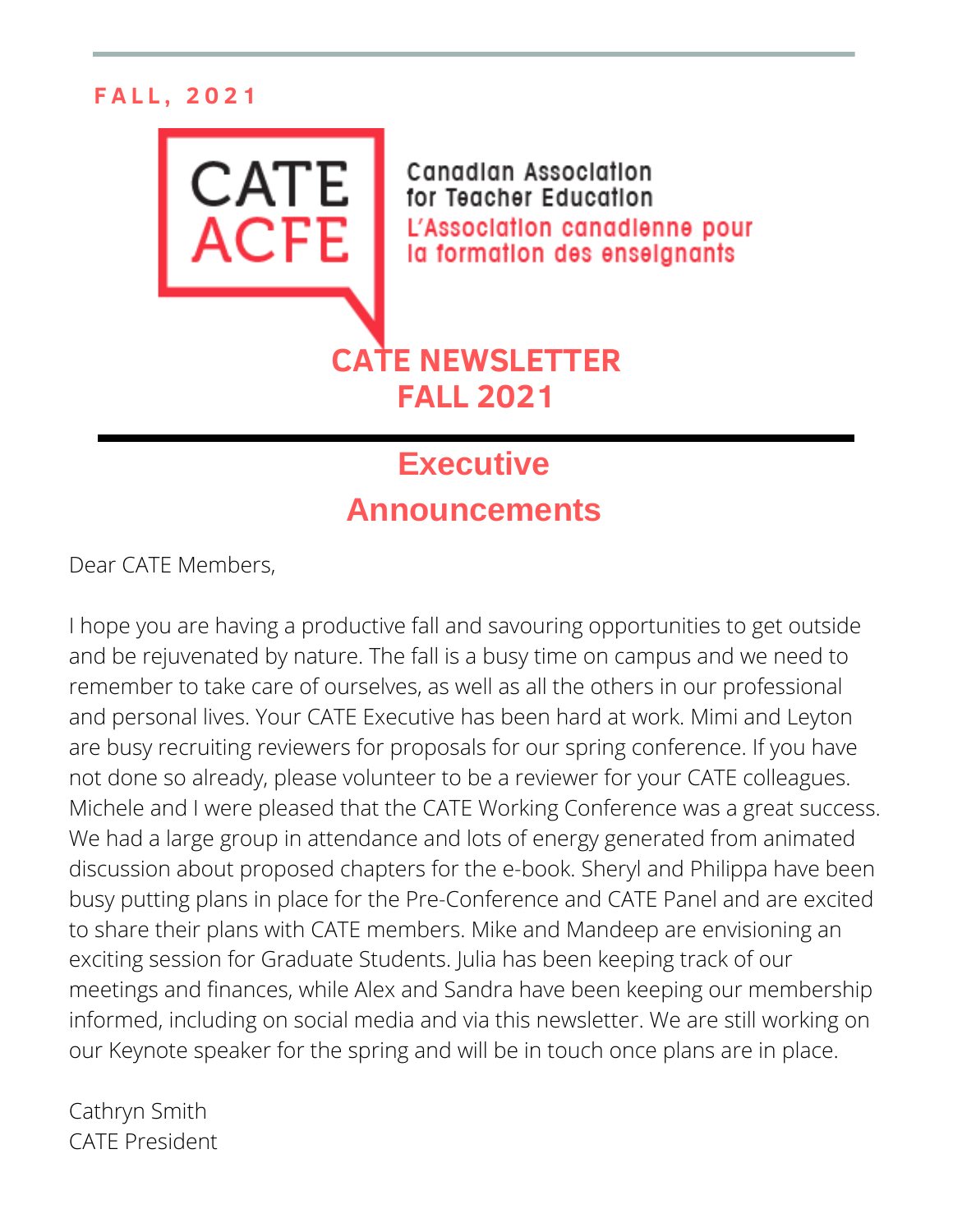## **Executive Announcements**

## **CATE AWARD FOR CONTRIBUTIONS TO RESEARCH IN TEACHER EDUCATION**

Do you have an exceptional colleague who has made an outstanding contribution to the field of teacher education? I invite you to submit a nomination for the CATE Award for Contributions to Research in Teacher Education. This award is designed to recognize a body of research as opposed to a particular publication. Nominators must be CATE members, but those nominated do not have to belong to CATE. Aside from the nominator's letter, two additional letters of recommendation must be received from people associated with at least one other institution. Criteria for the award include evidence of excellence in research in teacher education through publications, presentations or other contributions, as well as overall influence on the field of teacher education research in Canada and internationally. To nominate someone consult the requirements for nomination located on the CATE website.

Deadline for nomination packages is March 14, 2022. All nomination materials should be sent to CATE/ACFE President, Dr. Cathryn Smith ([smithc@brandonu.ca\)](mailto:smithc@brandonu.ca)

## **2022 CATE Recognition Awards for Theses and Dissertations on Teacher Education**

Attention graduate student supervisors: Do you have a graduate student conducting research on a topic relevant to teacher education who will have defended their thesis or dissertation between June 1, 2021 and May 31, 2022? If so, please encourage that student to review the linked criteria and APPLY for the CATE Recognition Awards for Theses and Dissertations on Teacher Education. As supervisor, you will be required to submit a letter of recommendation to accompany the student's application. The supervisors of successful applicants are also invited to briefly discuss the significance of the work and offer congratulations as part of the awards presentation if you are able to attend. Submissions are due March 14, 2022. Inquiries to CATE Past-President, Michele Jacobsen, [dmjacobs@ucalgary.ca](mailto:dmjacobs@ucalgary.ca)

Click [here](http://cate-acfe.ca/wp-content/uploads/2021/10/2022-Call-for-Nominations-grad-award-EN-1.pdf) [f](http://cate-acfe.ca/wp-content/uploads/2021/10/2022-Call-for-Nominations-grad-award-EN-1.pdf)or more information about the Awards for Theses and Dissertations on Teacher Education.

Click [here](http://cate-acfe.ca/wp-content/uploads/2021/10/2022Grad-Award-Application-EN-2.docx) for more information about the Submission form.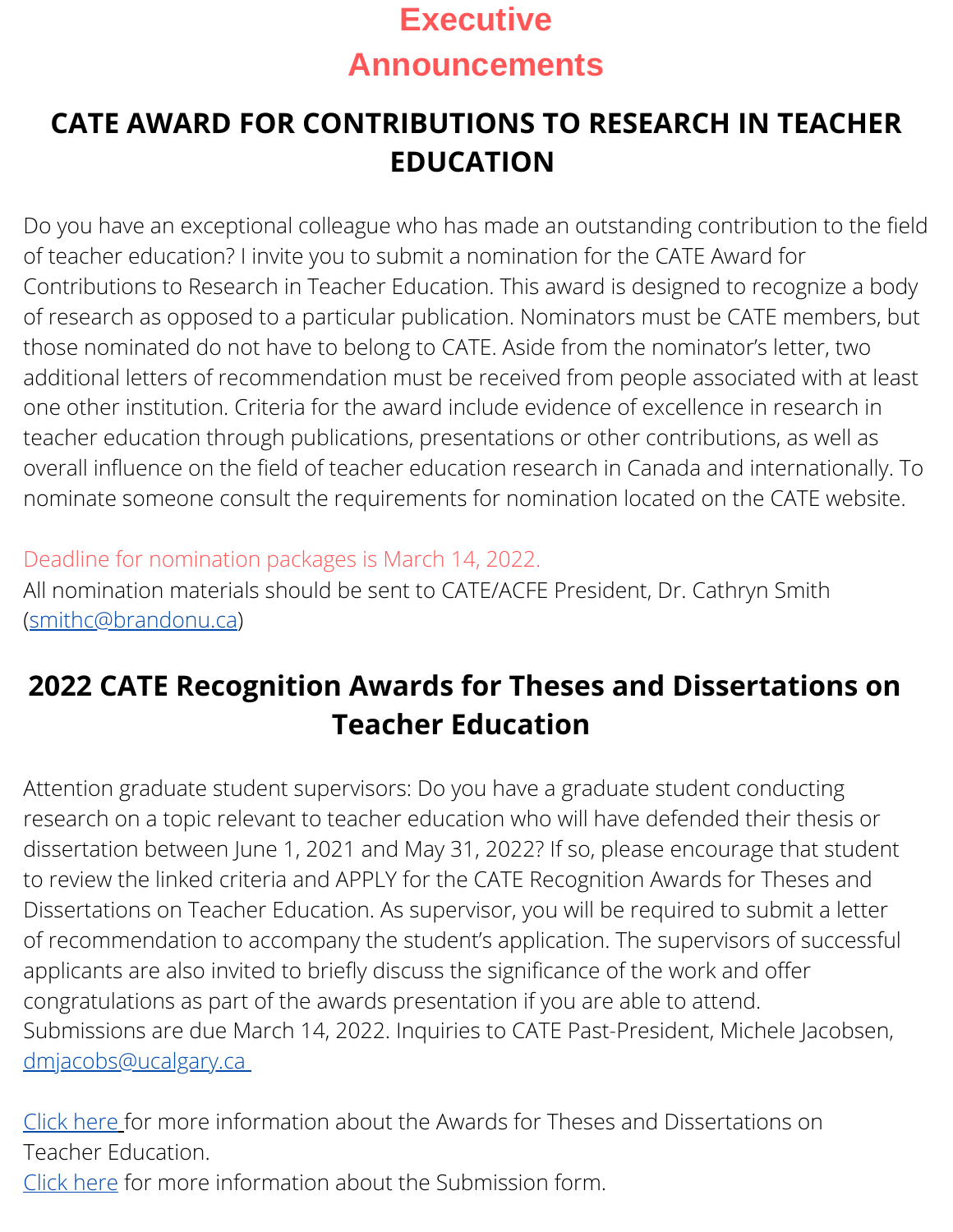# **Executive Announcements**

### **2021 CATE Working Conference**

Academic writing and peer review can be a challenge for both experienced and novice researchers. The CATE Working Conference provides structured opportunities for peer support and formative feedback, cultivates interdisciplinary conversations about educational research and writing, and engages teacher education researchers in a year of writing, knowledge building, peer review and publishing.

The CATE Working Conference topic was: Online Learning and Teaching from Kindergarten to Graduate School. There is a pressing need for research in teacher education on innovations and promising practices in online learning and teaching from kindergarten to graduate school given the rapid shift to remote emergency teaching (RET) followed by more developed and considered approaches to online learning in primary, secondary and post-secondary contexts. The areas of focus include our rich history and experience with online education as we navigate our way forward in learning, the innovations and new possibilities in curriculum, pedagogies, learning designs, and assessments with the global shift to online education, and creating conditions for meaningful, authentic and respectful learning and teaching relationships and engagements when connecting, collaborating and communicating online.

We were delighted to welcome 40 teacher education researchers from across Canada – BC, AB, SK, MB, ON, QC, NB and NS – who chose to include their research on online learning and teaching in the 2021 working conference. There are 55 authors who are co-authoring the 25 chapters currently being written for the eBook. The research ranges from classroom based research with students, teachers, school leaders, school psychologists and parents in K-12, to research in Faculties of Education with student teachers in coursework and/or practicum, faculty members in teaching and field supervision roles, partner teacher mentors, graduate students in courses / programs, and graduate supervisors. Many researchers are examining the design and implementation of new pedagogical and technological approaches for connecting, collaborating and communicating online. Some are doing comparative research design (before and during pandemic), some are sharply focused on equity-oriented pedagogies, diversity and inclusion online, cultivating relational trust and an ethic of care, and others on online faculty development.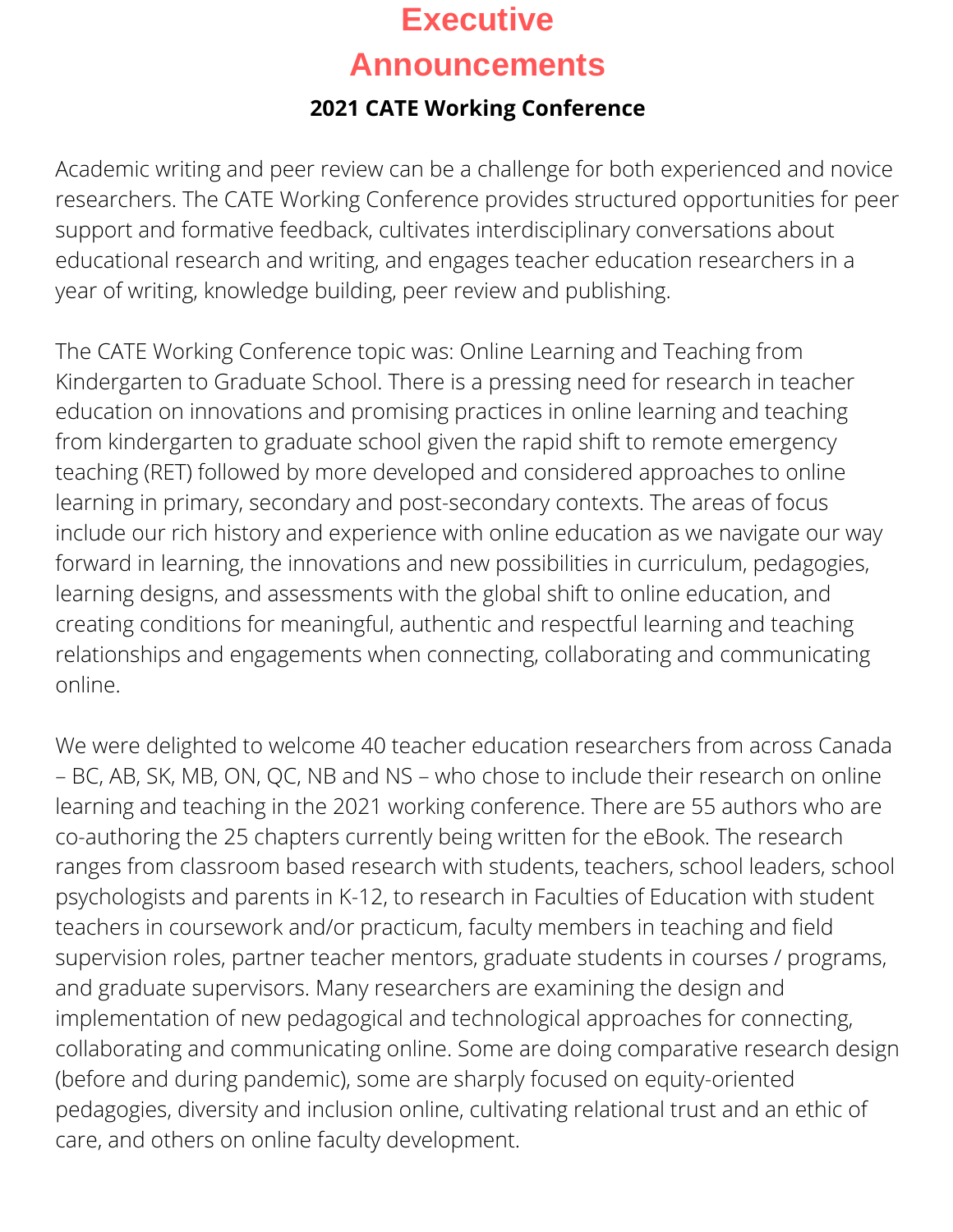## **Executive Announcements**

The 2021 CATE Working Conference, October 14-16, was an online experience due to the restrictions of the ongoing pandemic. On opening night, in addition to a welcome from Dr. Steve Price from Mt. Royal University, attendees were inspired by guest speaker Dr. George Veletsianos ([https://www.veletsianos.com\)](https://www.veletsianos.com/), from Royal Roads University who holds the Canada Research Chair in Innovative Learning and Technology and the Commonwealth of Learning Chair in Flexible Learning. Friday was a busy day of focused conversations in six Working Groups where author teams provided feedback and suggestions for each other's proposed chapters, balanced with sharing sessions with the large group to discuss emerging insights through critical dialogue about online learning and teaching. On Saturday, we were transported to northern India by guest speaker Deepak Ramora, who shared several of his innovative and inspiring international projects ([Project](http://www.projectfuel.in/) FUEL). On this final morning, each author team within the different working groups also shared the focus of their research, what they had learned from the conference and their next steps in developing and revising their chapters. This provided the first opportunity for attendees to gain a sense of the breadth of research being discussed in the other working groups and to make further connections to their own work.

The working conference was well supported with a D2L platform at University of Calgary developed by Doctoral Student Sonja Johnson and conference co-chair Michele Jacobsen. The site organizes all the zoom links required for the conference and hosts the video recordings of large group discussions and presentations for further consideration by conference participants and author teams. Each Working Group has a space for authors to share their proposals, provide each other with feedback and access collaborative jamboard sites. The D2L site will remain open throughout the writing and revision stages, providing a virtual platform for community building and connection throughout the academic writing & peer review process. Another way in which participants will stay connected is through two optional check-in sessions in December and January. Chapters will be submitted February 1 to be followed by peer review, an April check-in and final submissions by July 1.

The conference co-chairs thank the CATE Executive, the University of Calgary, Mount Royal University, our guest speakers, Sonja Johnson and, of course, the working conference participants without whom there would have been no event.

Working Conference Co-Chairs Michele Jacobsen and Cathryn Smith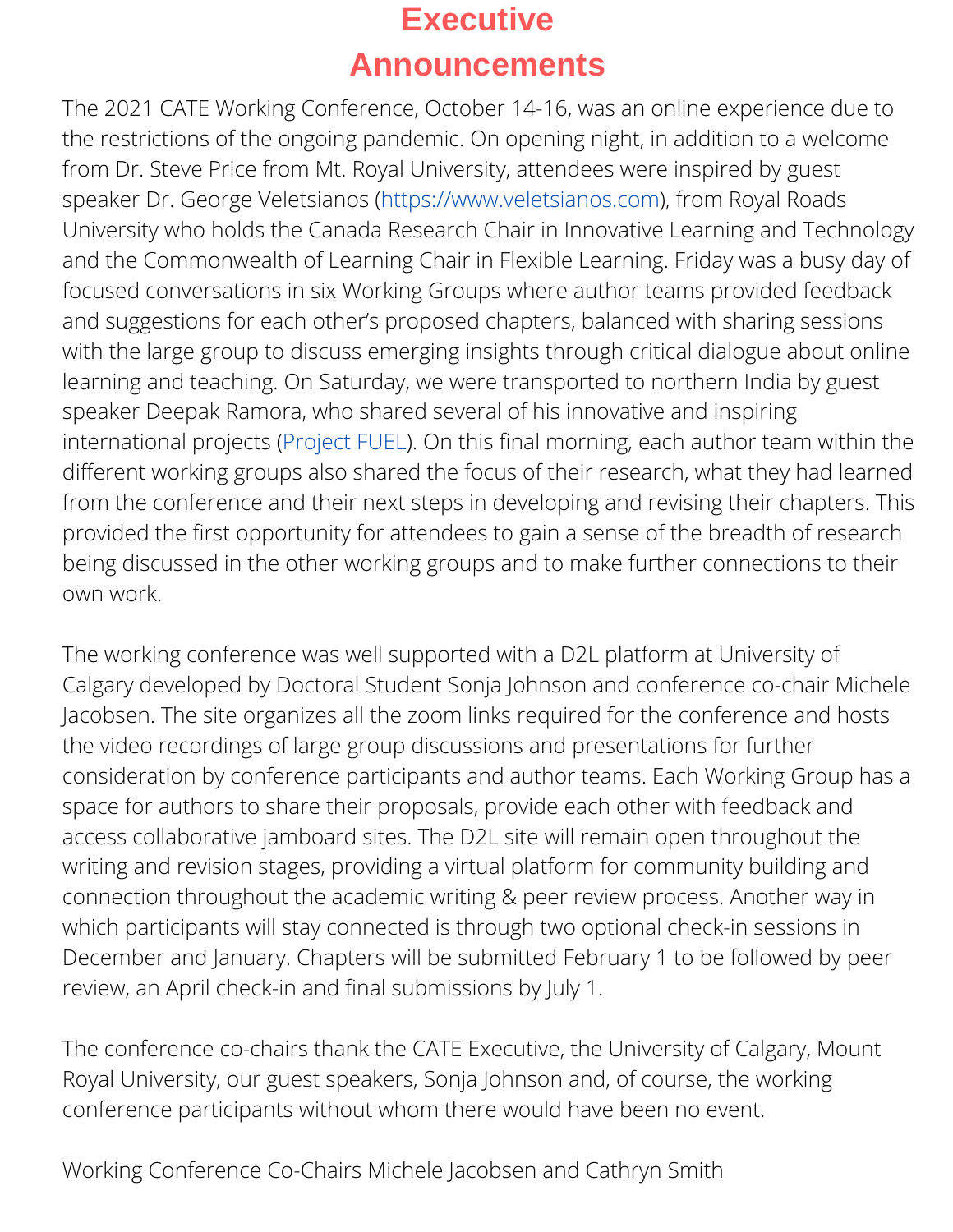## **Executive**

### **Announcements**

### **CATE CSSE 2022 Pre-Conference and Panel Presentations**

The CATE executive is excited to share plans for the upcoming CSSE 2022 Pre-conference and panel presentations with you. As you may have heard, CSSE 2022 will be taking place online again this year from May 14th - 20th. Along with the many amazing proposals for papers and posters received by CATE, we will be hosting both a pre-conference and a panel for all CATE and CSSE members.

### **CATE Pre-Conference: May 14th, 12 - 5pm (EST), 9 - 2pm (PST) Remaking Teacher Education in light of the EDID Report**

This year's pre-conference is in response to the Equity, Diversity, Inclusion, and Decolonization (EDID) Report that was presented at CSSE last year (https://www.mystfx.ca/sites/academic[vp/files/igniting-change-final-report-and-recommendations-en.pdf\).](https://www.mystfx.ca/sites/academic-vp/files/igniting-change-final-report-and-recommendations-en.pdf) This report, titled "Igniting Change," put forth recommendations for congress, associations, and academics to address ongoing issues in relation to EDID. The pre-conference is dedicated to responding to these calls to action: How can we 'remake' teach education in light of the EDID report?

We are fortunate to have visionaries in key areas highlighted by the report to lead us in a series of activities throughout the preconference.

- Dr. Jan Hare, Associate Dean of Indigenous Education at UBC ([https://lled.educ.ubc.ca/profiles/jan-hare/\)](https://lled.educ.ubc.ca/profiles/jan-hare/)
- Dr. Ann Lopez, Professor specializing in anti-racist, decolonizing, and culturally responsive teaching at OISE ([https://www.oise.utoronto.ca/lhae/Faculty/17641/Ann\\_Lopez.html\)](https://www.oise.utoronto.ca/lhae/Faculty/17641/Ann_Lopez.html)
- Dr. Michele Jacobsen, Professor specializing in learning sciences and technology integration at the Werklund School of Education, University of Calgary ([http://werklund.ucalgary.ca/educ\\_info/profiles/163-130790](http://werklund.ucalgary.ca/educ_info/profiles/163-130790))
- Dr. Nikki Yee, Assistant Professor specializing in super diversity and inclusion at the University of the Fraser Valley [\(https://www.ufv.ca/teacher-education/faculty-and-staff/yee](https://www.ufv.ca/teacher-education/faculty-and-staff/yee-nikki.htm)nikki.htm)
- Dr. Genevieve Brisson, professeure specializing in multi-literacies from Université de Sherbrooke (https://www.uqar.ca/universite/a-propos-de-l[uqar/departements/departement-societes-territoires-et-developpement/brisson](https://www.uqar.ca/universite/a-propos-de-l-uqar/departements/departement-societes-territoires-et-developpement/brisson-genevieve)genevieve)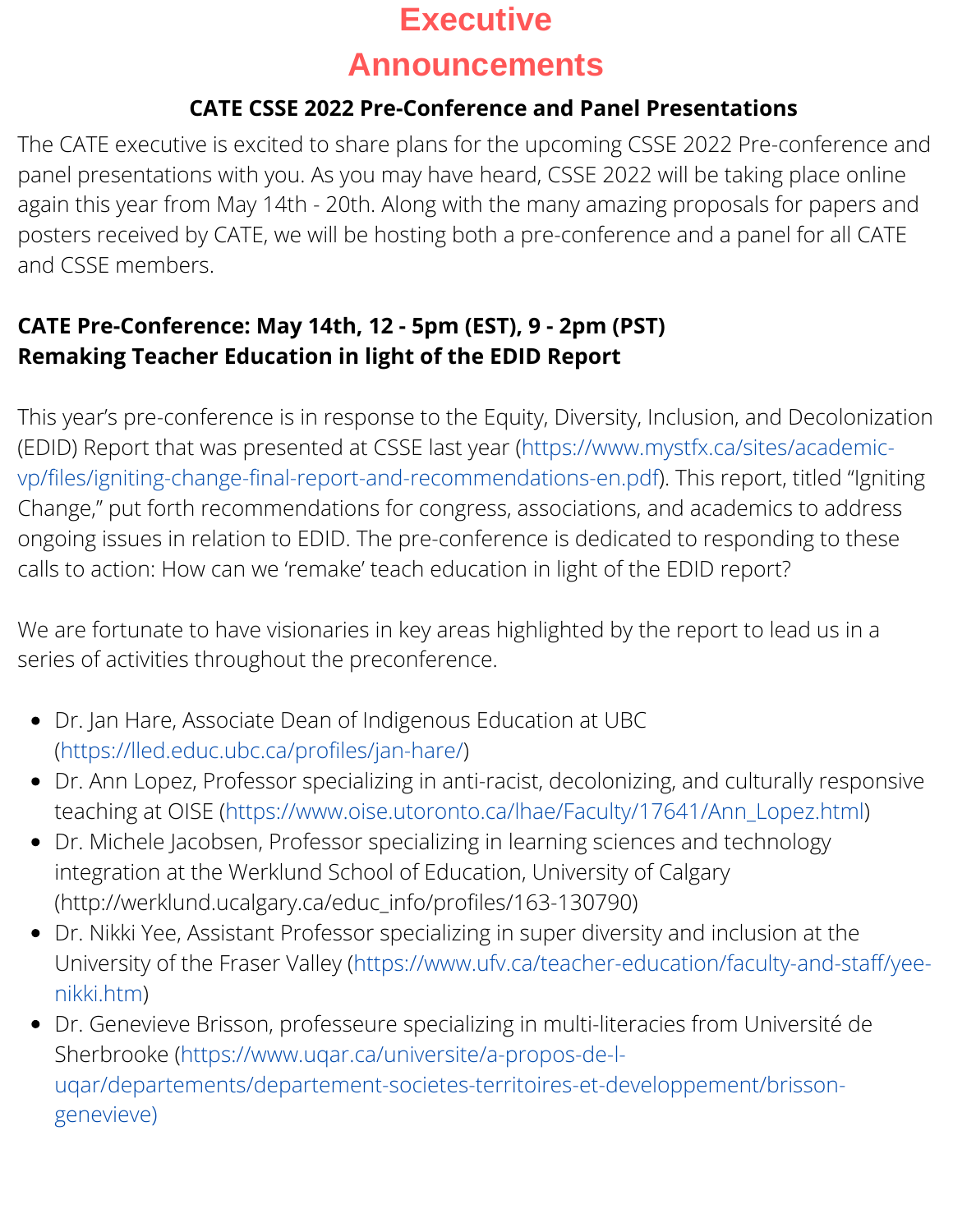# **Executive**

## **Announcements**

The pre-conference will include presentations by our visionaries, as well as break-out rooms for more in-depth conversations with each. Registration for this event will be made available soon.

### **CATE Panel: Providing guidance to faculties responding to the Equity, Diversity, Inclusion and Decolonization (EDID) Report**

The CATE Panel this year will build on the work of the pre-conference by moving beyond teacher education programs to looking at what faculties and faculty members can do to respond to the EDID report. We have expert panelists providing recommendations to faculty in relation to how the EDID report calls to action can guide our future teaching, research, scholarship, and service both within and beyond the university setting. We are excited to have the following expert panelists:

- Dr. Marie Battiste, Professor Emeritus at the University of Saskatchewan and one of the members of the EDID advisory committee responsible for the report (<https://education.usask.ca/profiles/battiste.php>)
- Dr. Florence Glanfield, Vice Provost of Indigenous programming and research at the University of Alberta and another member of the EDID advisory committee responsible for the report (<https://apps.ualberta.ca/directory/person/glanfiel>)
- Dr. Sunny Man Chu Lau, Associate Professor specializing in multiliteracy at Bishop's University [\(https://www.ubishops.ca/academic-programs/school-of](https://www.ubishops.ca/academic-programs/school-of-education/faculty/name/sunny-lau/)education/faculty/name/sunny-lau/)
- Dr. Patty Douglas, Associate Professor specializing in critical disability studies at Brandon University [\(https://people.brandonu.ca/douglasp/](https://people.brandonu.ca/douglasp/))
- Dr. Jerome Cranston, Dean of the Faculty of Education at the University of Regina specializing in human rights education, <http://www.jeromecranston.ca/>

After all panelists have presented, we will have an opportunity for a brief Q and A. We look forward to seeing you there!

Sheryl MacMath and Philippa Parks CATE Members-at-Large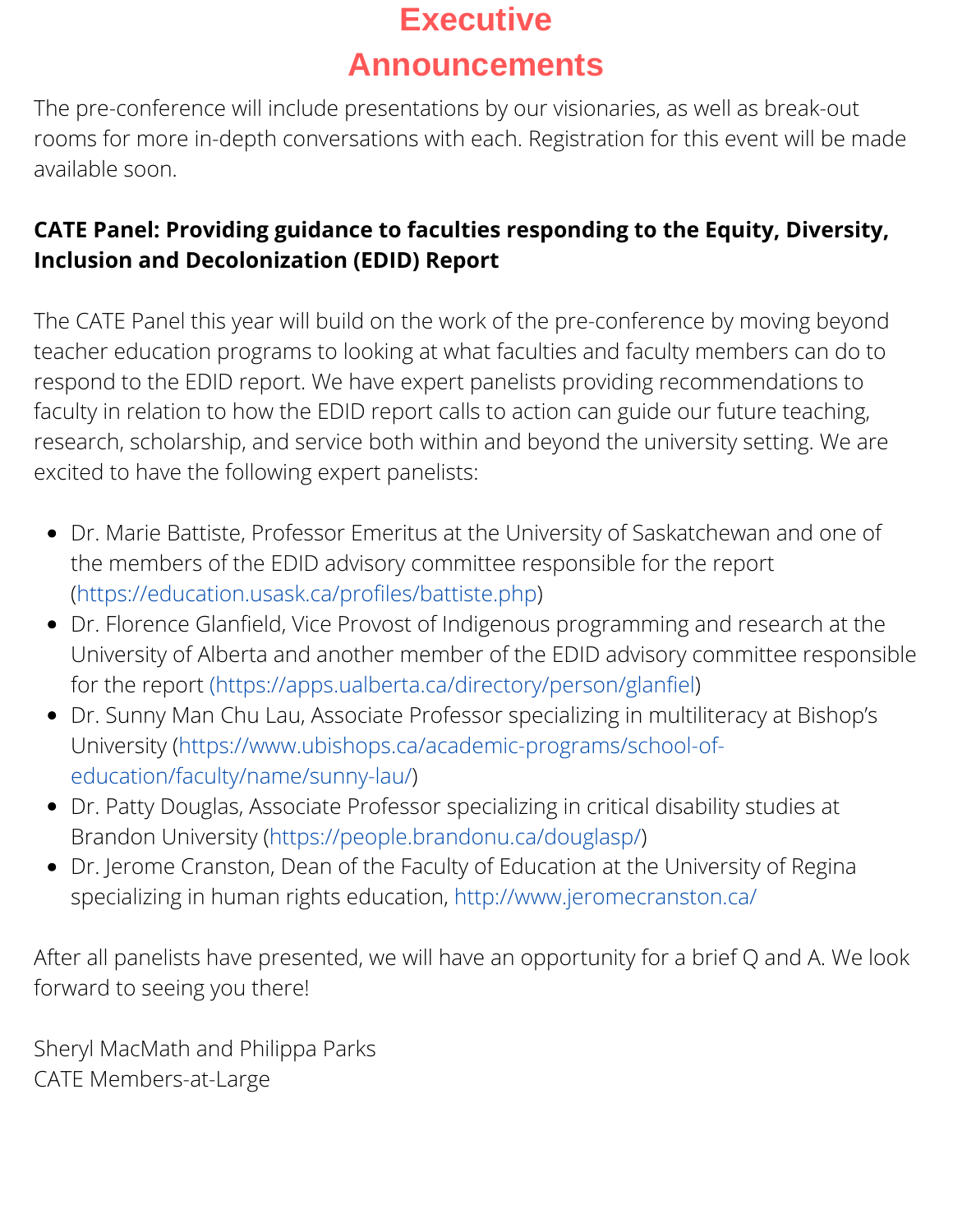#### **Publications**

- The special issue of Diaspora, Indigenous, and Minority Education (DIME) Journal on "Visibilizing Systemic Wounds of Oppression in Education via Pedagogy of Engaging with Pain and Suffering" coedited by Drs. Ardavan Eizadirad & Steve Sider (Wilfrid Laurier University) has launched. You can access the special issue and all the articles open-acess via the link below: <https://www.tandfonline.com/toc/hdim20/current>
- New book published in May 2021 titled "Equity as Praxis in Early Childhood Education and Care".

Abawi, Z., Eizadirad, A. & Berman, R. (2021). Equity as praxis in early childhood education and care. Canadian Scholars Press. ISBN: [9781773382616.](https://can01.safelinks.protection.outlook.com/?url=https%3A%2F%2Furldefense.com%2Fv3%2F__https%3A%2Flinkprotect.cudasvc.com%2Furl%3Fa%3Dhttps*3a*2f*2fwww.canadianscholars.ca*2fbooks*2fequity-as-praxis-in-early-childhood-education-and-care*23tab_overview%26c%3DE%2C1%2C27NSfXCsPbepLLNvK8LkNFZsKpaWRkKgQJRwOu2EqyfQNTp6Gl66Wwd7qkLEjqO5GrZra_72EZeUNjarMCyzmTJUJO3N7RSsO4sHfeQdBTBUjGBEa6czwwepEFoijw%2C%2C%26typo%3D1__%3BJSUlJSUl!!LkSTlj0I!V6eFIpfZIfNlbs0EdNYVY7clL3ETCZPy2CBqf54UmHjKKE2GzR_N3qi82SWuH-pb%24&data=04%7C01%7Calexandre.alves.mesquita%40usherbrooke.ca%7Cd15790e6778740caf58708d988490a2c%7C3a5a8744593545f99423b32c3a5de082%7C0%7C0%7C637690671232837106%7CUnknown%7CTWFpbGZsb3d8eyJWIjoiMC4wLjAwMDAiLCJQIjoiV2luMzIiLCJBTiI6Ik1haWwiLCJXVCI6Mn0%3D%7C3000&sdata=0qEOVGso1DPqt5TYz6jE6QHXI6gMhES3lcL%2BtHQ%2BLLI%3D&reserved=0) (215 pages).

Equity as Praxis in Early Childhood Education and Care aims to map, deconstruct, and engage with different models of equity as they pertain to the early childhood education landscape in Ontario. Drawing on marginalized narratives of gender, race, Indigeneity, dis/ability and inclusion, and migration, immigration, and displacement, the authors discuss how to advance the field and make it more equitable for children, families, early childhood educators, and all other practitioners. This edited collection outlines the current political climate of early childhood education and care in Ontario through a critical analysis of policies and dominant discourses of equity and inclusion. By prompting readers to reflect on and critique their understandings of children, families, communities, and practices in the field, the authors seek to provide counternarratives to Eurocentric developmentalist hegemonies and an alternative strength-based approach to critical and transformative praxis. This vital text encourages rethinking how narratives of equity and inclusion are constructed and what this means for young children and their families in Ontario, as well as throughout Canada. This is an essential resource for students in early childhood education and care, early childhood studies, and education programs.

### **See publisher website for details and how to purchase a copy:**

[https://www.canadianscholars.ca/books/equity-as-praxis-in-early-childhood-education](https://www.canadianscholars.ca/books/equity-as-praxis-in-early-childhood-education-and-care)and-care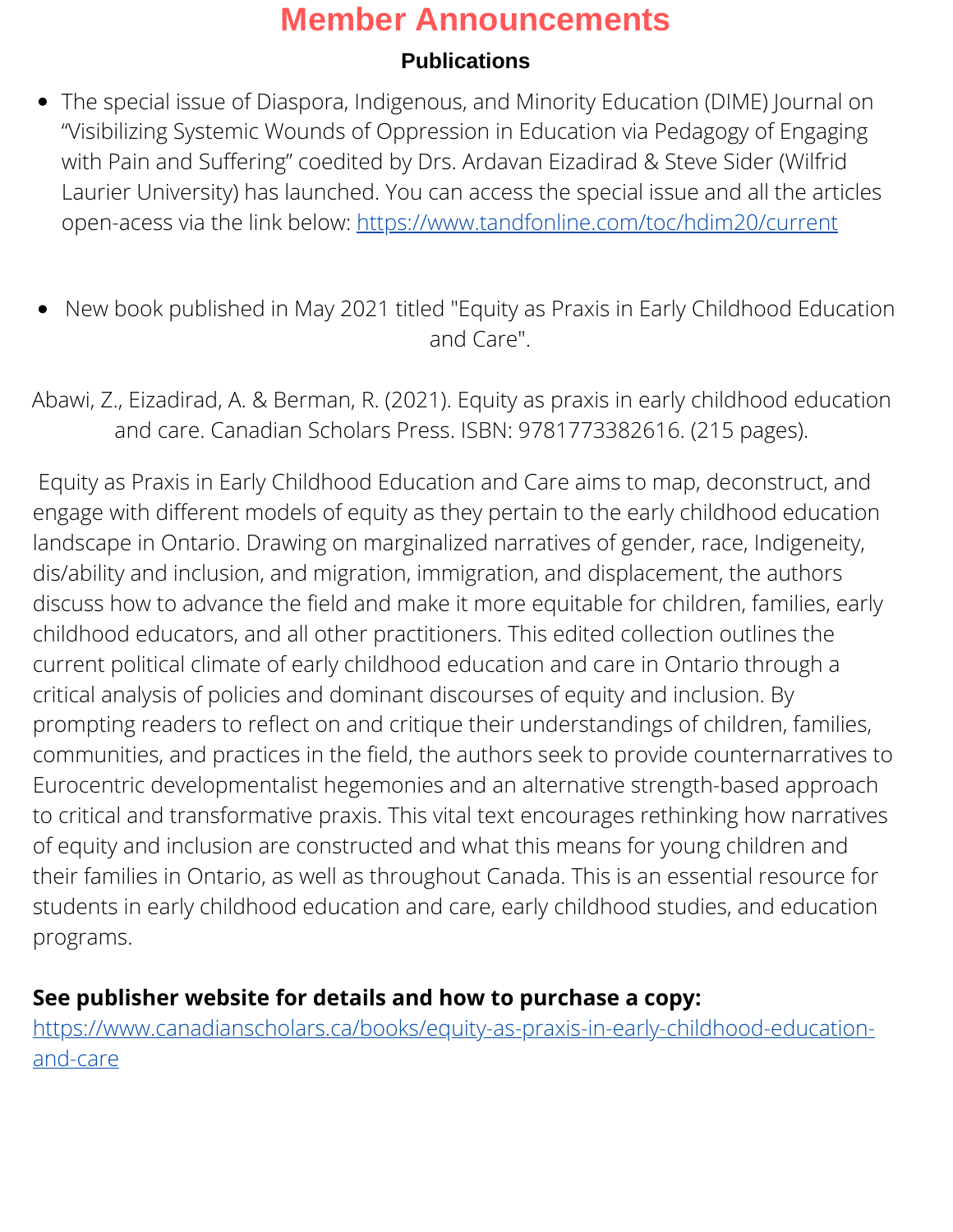## **Call for Chapters**

### **Proposed Title: Student Assessment for the Online Learning Platform: A Canadian Perspective**

We are putting together an edited volume on student assessment in the online learning platform and are writing to invite you to be a contributor to this edited collection.

#### **Background**

We are aware of the shifts in student assessment practices, but moving to an online learning platform has necessitated an urgent consideration of how we conduct meaningful and purposeful assessment of student learning in both K-12 education and post-secondary teacher education programs. Drawing on different research methodologies and approaches, we hope to contribute to the research literature on effective assessment practices and strategies as a result of the shift to online learning. This edited volume will examine and inform about the effectiveness of current understandings and applicability of student assessment knowledge and practices in both the K-12 and the post-secondary teacher education online learning environment.

The topic is particularly salient in this time of COVID 19 with its demonstrated impact on student engagement and learning in virtual environments. We are interested in theoretical, conceptual/procedural, and empirical contributions that critically examine the notion of student assessment and its impact on teaching and learning. Additionally, contributors will be encouraged to draw on a range of research methodologies and relevant theoretical frameworks, concepts, and notions to frame their chapters. It is our hope that this edited volume will offer new and useful insights for scholars and teachers that will enrich the field's understanding of student assessment practices for the online platform.

#### **Submission Details**

Please see the timeline below for dates related to the submission.

Call for Chapters - October 8, 2021 Confirmation of Interest - October 29, 2021 Abstract and Bio Submitted – November 19, 2021 Acceptance of Abstract Notification – December 3, 2021 First Draft of Chapter Due - April 15, 2022 Blind Peer Review Process – April 15 to June 1, 2022 Peer Review Results Returned - June 7, 2022 Final Copy-Edited Chapter Submitted by – July 31, 2022 Tentative Book Release Date – November, 2022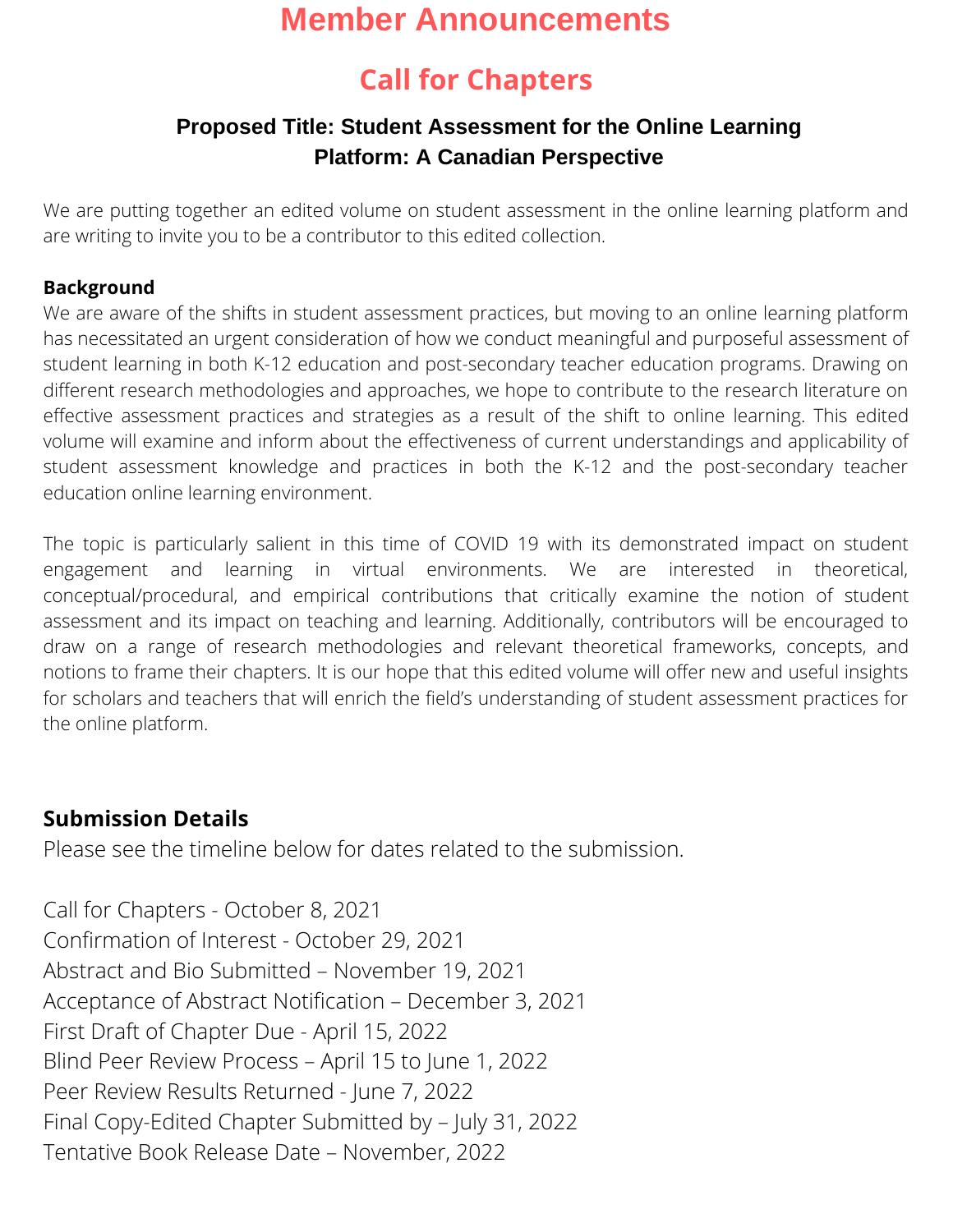We are keen to include as many aspects of the topic as possible and therefore will restrict each chapter to 6000 words, inclusive of references, tables, figures, and any data extracts. Submissions in both French and English are welcomed. Chapters should follow APA 7th edition guidelines. Target Audience

This book will provide a timely look at the assessment strategies and approaches deemed meaningful and worthwhile for the online learning environment, especially those that resulted from and grew out of pedagogical practices during the pandemic. This book is intended for teacher educators, K-12 teachers, and preservice teachers.

**Step 1:** Forward confirmation of your interest in this collection by October 29th, 2021

**Step 2:** Submit a 250-300 word abstract by November 19, 2021. The abstract should be clearly written and should provide the following information:

- $\bullet$  title.
- summary of the proposed chapter,
- outline of theoretical framework,
- information about the research project (including methods, participant information, findings, etc.), and
- relevance/importance of the chapter

**Step 3:** Abstracts will be reviewed by December 3 and authors contacted and invited to submit a complete draft version of their manuscript by April 15, 2022. All manuscripts will then undergo a peer review process by one of the co-editors and by a blind peer review of one of the other contributors.

\*Email confirmation of interest (October 29, 2021) and abstracts (November 19, 2021) should be sent to: Laurie hill@stmu.ca

A summary of the review from one of the editors as well as one other blind peer review will be shared with the author(s). The peer-reviewed chapters will be sent back to the authors so that any suggested edits can be completed. Once the changes have been made to the manuscript, the authors will arrange to have their chapter professionally copyedited for the final submission to be made on July 31, 2022. The cost of translation of abstracts translated into French will be looked after by the editors.

Possible Topics for Chapter Contributions

- Formative assessment strategies in online learning
- Challenges for assessing in online learning environments
- Adapting classroom assessment strategies to an online learning environment
- Sharing meaningful assessment feedback in a virtual classroom
- Assessment pedagogies
- Building relationships online that support meaningful assessment
- How assessment strategies have changed as a result of COVID-19 pandemic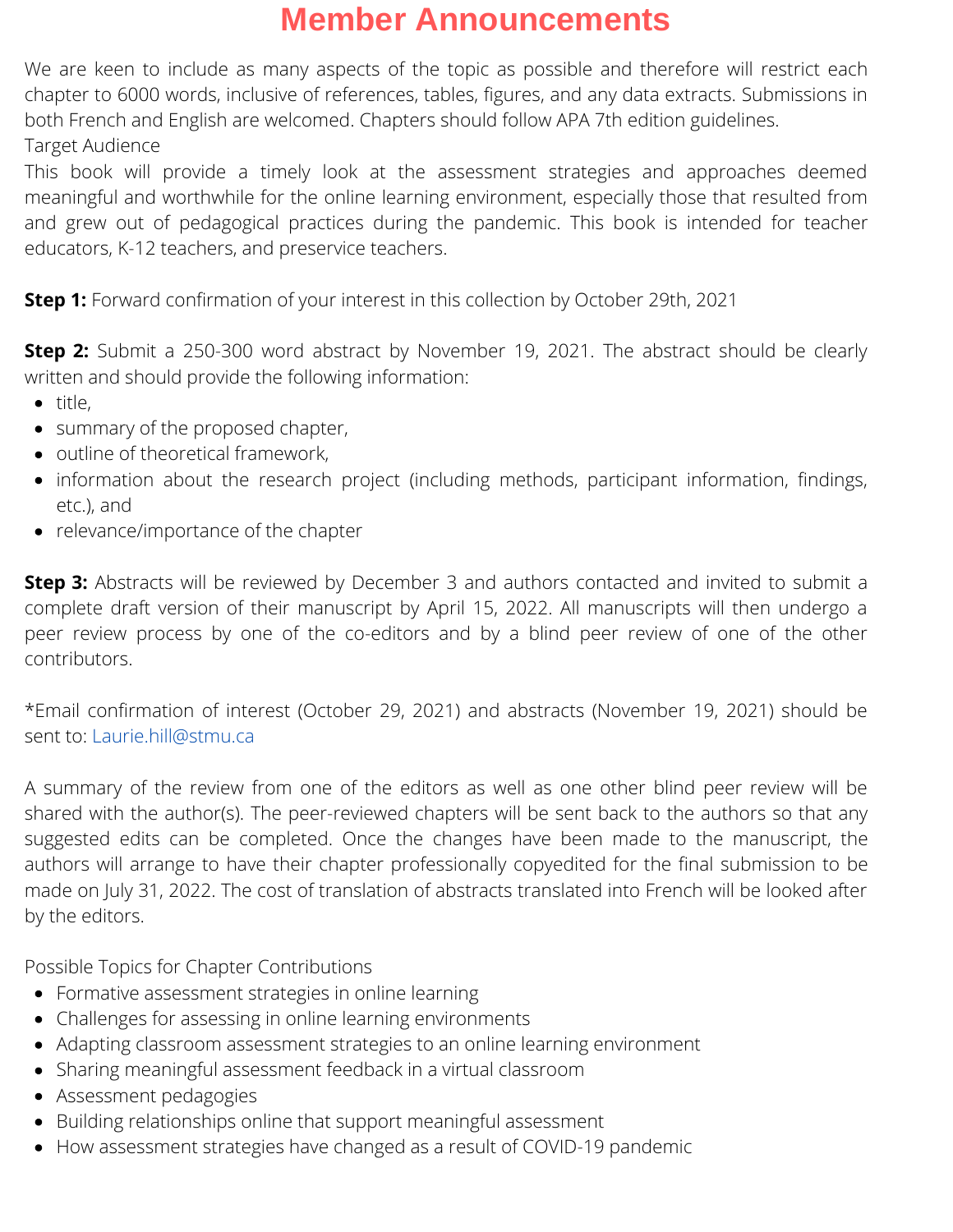We hope you will join us in what looks to be an interesting and worthwhile project and look forward to hearing from you soon.

With thanks and best wishes, Editors: Dr. Paolina Seitz & Dr. S. Laurie Hill, St. Mary's University, Calgary, AB

## **CALL FOR CHAPTER PROPOSALS**

### **Handbook of Research on Activating Middle Executives' Agency to Lead and Manage During Times of Crisis, A book edited by:**

Ann-Marie Wilmot (The University of the West Indies, Mona); Canute Thompson (The University of the West Indies, Mona)

Submission Procedure Researchers and practitioners are invited to submit on or before November 3, 2021, a chapter proposal of 1,000 to 2,000 words clearly explaining the mission and concerns of his or her proposed chapter. Authors will be notified by November 17, 2021 about the status of their proposals and sent chapter guidelines. Full chapters are expected to be submitted by March 3, 2022, and all interested authors must consult the guidelines for manuscript submissions at https://www.igi[global.com/publish/contributor-resources/before-you-write/](https://www.igi-global.com/publish/contributor-resources/before-you-write/) prior to submission. All submitted chapters will be reviewed on a double-blind review basis. Contributors will also be requested to serve as reviewers for this project. Note: There are no submission or acceptance fees for manuscripts submitted to this book publication, Handbook of Research on Activating Middle Executives' Agency to Lead and Manage During Times of Crisis. All manuscripts are accepted based on a double-blind peer review editorial process. All proposals should be submitted through the eEditorial Discovery® online submission manager.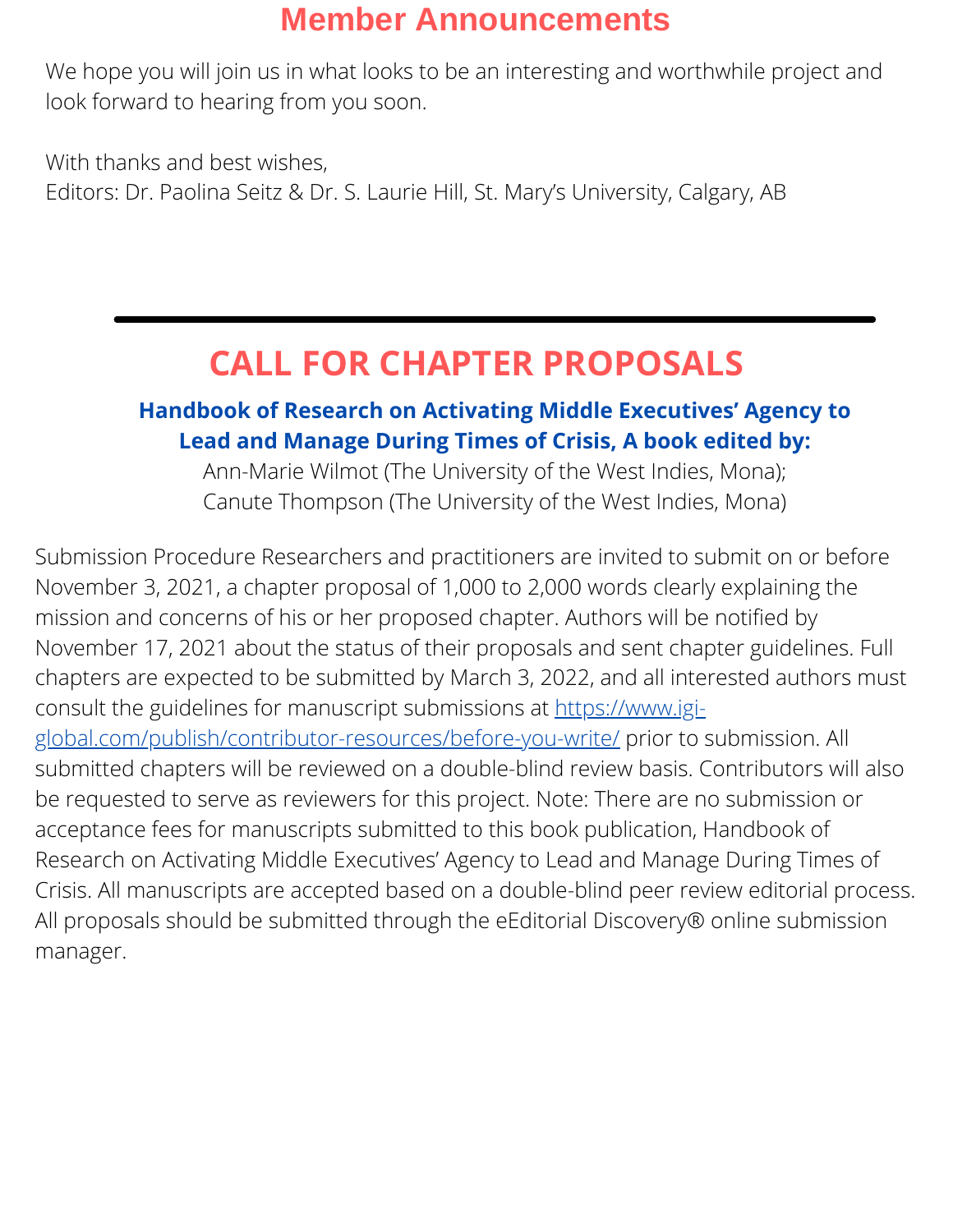### **Handbook of Research on Activating Middle Executives' Agency to Lead and Manage During Times of Crisis, A book edited by:**

Ann-Marie Wilmot (The University of the West Indies, Mona); Canute Thompson (The University of the West Indies, Mona)

### **PROPOSE A CHAPTER:** <https://www.igi-global.com/publish/call-for-papers/submit/5569>

### **Introduction**

The role of lead executives of educational institutions and the wider business industry is demanding under normal circumstances, but more so during times of institutional crisis. Covid-19, for example, has disrupted the traditional modes of leading, crisis management, and resolution. Previous crises such as the global recession in 2007/8, forced changes in the practices of higher education, national economies, and some businesses, for good. There will be other crises to which countries, businesses and educational institutions will have to respond.

The existence of ongoing internal organizational crises plus crises triggered by external events and shocks, require that leaders and managers be equipped with the tools to manage during such crises. However, very often, organizational decision-making in times of crisis is controlled by top management. Consequently, middle and lower-level managers must wait on decisions from "higher up" and often, not only struggle to continue serving their publics, clients, customers, and students effectively, but they themselves feel lost, uncertain, insecure, afraid, helpless, anxious, and forsaken in their roles.

Lead administrators/executives are also placed under intense pressure to ensure that the management and leadership processes of their institutions, during these times, maintain the highest quality standards to accomplish their goals efficiently and effectively, despite their struggles to serve their respective audiences and address their own feelings, frailties and insecurities. Applying the principles of shared leadership can aid in maximizing the achievement of institutional goals and reduce pressure at both levels when mid-tier executives are empowered to function in these capacities. Of interest if the issue that though they are positioned to play a crucial role, they are not always optimized to effect them. Therefore, the need exists for a handbook of original research that provides some of the requisite theoretical knowledge, application, and supervisory training framework of innovative strategies which show how some organizations have empowered their middle managers to cope in times of crisis as well as to train middle executives to become more agentic to lead and manage during a crisis.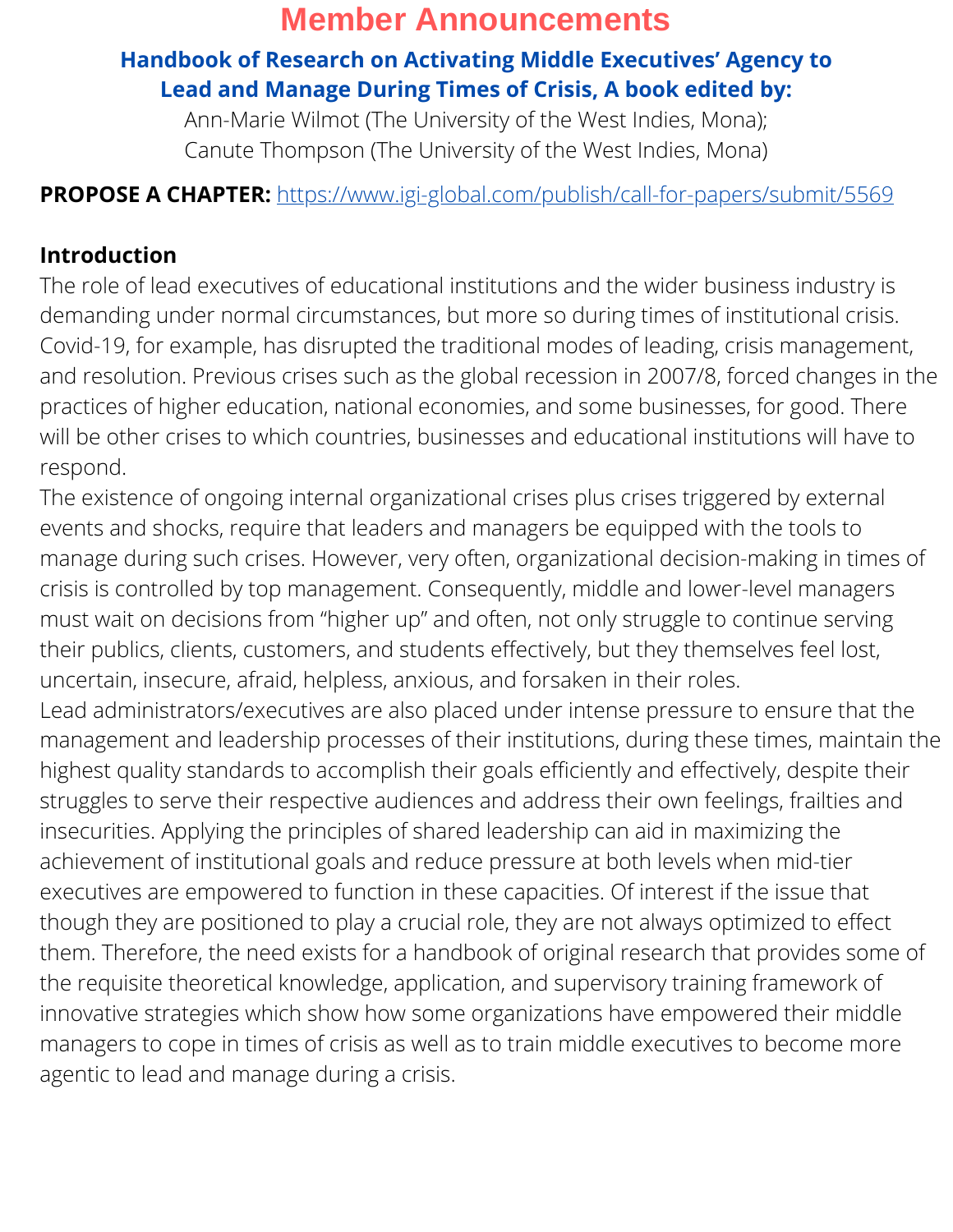### **Handbook of Research on Activating Middle Executives' Agency to Lead and Manage During Times of Crisis, A book edited by:**

Ann-Marie Wilmot (The University of the West Indies, Mona); Canute Thompson (The University of the West Indies, Mona)

### **Objective of the book**

The purpose of this cross-sectorial edited volume is to utilize empirical research in the area of leadership in times of crisis to:

(1) Provide leaders with the theoretical underpinning and practical applications tools and skills to equip middle leaders to meaningfully participate in crisis management and resolution in institutions for improved outcomes.

(2) Give leaders access to a multi-pronged framework for building middle leaders' crisis response efficacies, from a wide range of researchers, practitioners, and theoreticians.

(3) Invite top-tier educational and industry practitioners to reflect on how they have led during times of crises and provide scaffolding to re-shape or revolutionize their current practices or adopt new ones, pulling from the cases, theories, and application frames.

The volume will contribute fresh insights to the educational and business literature, appealing to leaders who need to strengthen their proficiencies and the efficacy of those they are preparing to empower as they lead. It will also add to the literature targeting midlevel executives who take a self-directed approach to professional development.

### **Target audience**

This book targets multi-sectoral interests in educational leadership, management, educational researchers, and the wider business community. Therefore, school principals, vice-principals, schools' board chairs, college and university presidents, other executive members, department chairs, team leaders, industry leaders, human resource development personnel, educators in leadership and management, and students of leadership and management will find this handbook appealing.

### **Recommended topics include, but are not limited to, the following**

This book is envisioned to be a manual in the area. Therefore, we invite each contributor to pull inspiration from the broad thematic strands, listed below, to write chapters that will also include a theoretically grounded workplace application segment with practical implementation guides.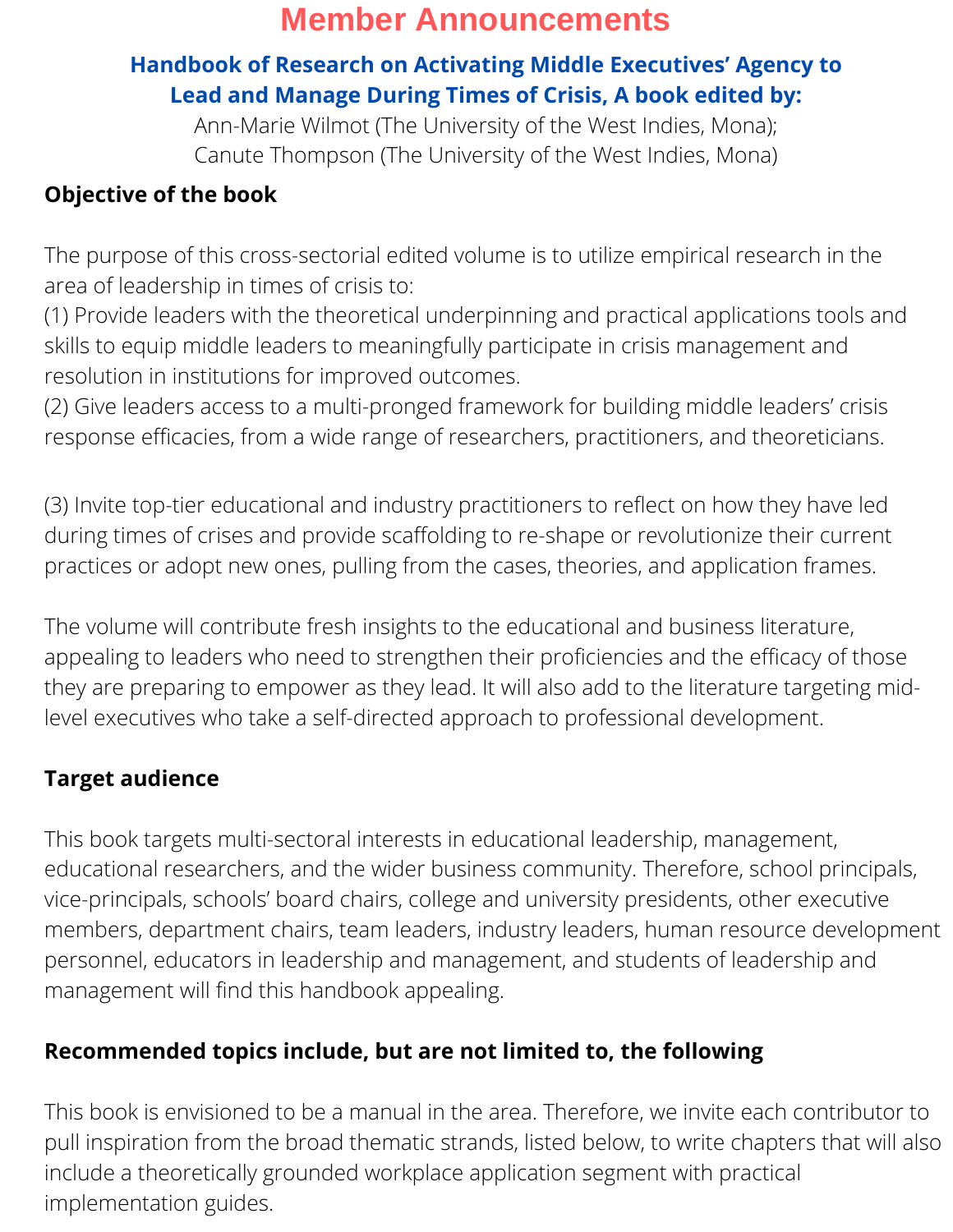### **Member Announcements Handbook of Research on Activating Middle Executives' Agency to Lead and Manage During Times of Crisis, A book edited by:**

Ann-Marie Wilmot (The University of the West Indies, Mona); Canute Thompson (The University of the West Indies, Mona)

### **Performance Management**

- Functions/Roles and Responsibilities of mid-tier Executives
- Pivoting Low Performing faculties/departments/teams through Crisis Management
- Productivity in times of crisis The Role of Heads of Department
- Executive Committees, School/college board's Role, and Crisis Management

- Leveraging the positions of deans to inspire excellent leadership in times of crisis: Reflections on the COVID-19 Pandemic

### **Professional Development**

- Learning Communities- Professional Development, and the mid-tier Executive
- Coaching and Mentoring for Crisis resolution and management
- Professional Learning Communities and Crisis Management in Schools and Industries: Fresh Perspectives
- Building bonds and enriching team spirit in the COVID-19 Pandemic: Lessons on New Approaches to Holistic Professional Development
- Building Professional Efficacies for Crisis Management

### **Organizational Policy**

- Organizational Crisis Management Policy: Exploring New Approaches
- Planning for student learning in higher educational institutions, during periods of crisis: Lessons from the COVID-19 Pandemic
- Data-informed Policy Making: Philosophies, Cases and Applications
- The Often-Forgotten People in Policymaking: Expectations and Coping Mechanisms of Support Staff During Times of Crisis

### **Sustainable Development**

- Sustainable Development Approaches/practices/strategies to Crisis Management
- Persistent Crisis Cycles: Dismantling Toxic Work Cultures with sustainable leadership
- Mid-tier Leaders' Self-care and Coping Strategies in Times of Crisis: Their Experiences

- Partnerships and other Collaborative approaches for Sustainable Development in Learning Lessons from Crises